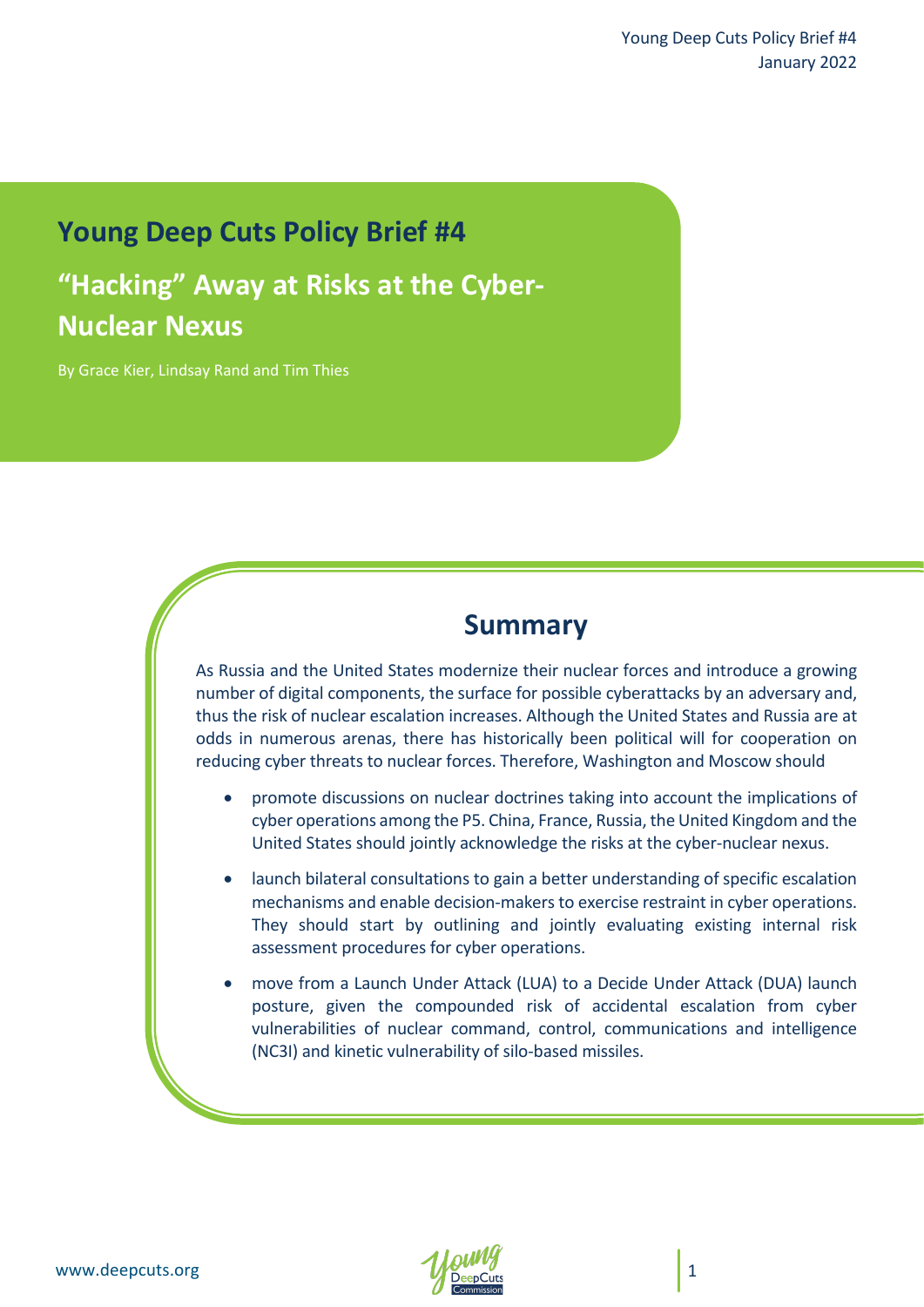#### *Major Risks and High Tensions*

A formal acknowledgement of the link between the cyber and nuclear realm and unilateral and cooperative efforts to reduce the risks at the cybernuclear nexus are key to reducing the danger of inadvertent or accidental nuclear war and could open further opportunities for nuclear arms control. After the June 2021 Geneva Summit between U.S. President Joe Biden and Russian President Vladimir Putin, the bilateral Strategic Stability Dialogue (SSD) is slowly taking shape.<sup>[1](#page-11-0)</sup> The two nations have a positive, fifty-year record of mutual engagement on strategic matters.<sup>2</sup> This may give rise to expectations of a quick fix to the current escalation risks between the two nuclear superpowers. However, simply reapplying the tools from the past century will not suffice to address the dangers emanating from emerging and disruptive technologies in the 21<sup>st</sup> century.

*Simply reapplying the tools from the past century will not suffice to address the dangers emanating from emerging and disruptive technologies in the 21st century.*

As U.S. and Russian nuclear arsenals have shrunk after the Cold War, the potential impact of conventional or cyber capabilities on strategic stability is growing.  $3$  A follow-on agreement to New START based on numerical parity in strategic offensive delivery vehicles, launchers, and associated warheads alone cannot eliminate first-strike incentives or prevent a costly arms race.<sup>[4](#page-11-3)</sup> The emergence of cyber vulnerabilities in the nuclear enterprise especially requires new and innovative steps to reduce the risk of a crisis escalating into nuclear war.

There is an increasing consensus among scholars and policymakers that cooperation on cyber issues is necessary, but the pathway to a verifiable cyber arms control agreement is not yet clear.<sup>[5](#page-11-4)</sup> Fortunately, U.S. and Russian officials seem to be aware of the strategic importance of cybersecurity. Both sides placed the issue on the agenda of the SSD in Geneva and the two governments have already established consultations on the matter.<sup>[6](#page-11-5)</sup> Until recently, the two sides seemed to be in disagreement on the range of topics they want to address in the SSD, with the Biden administration questioning the inclusion of cyber issues in the dialogue.<sup>[7](#page-11-6)</sup> Especially in the United States, recent cases of ransomware attacks against hospital and electricity systems as well as intrusion into information networks critical to national security garnered attention for cybersecurity risks. Impunity for private hacking groups and even more so the delegation of offensive cyber operations to private intermediaries ("proxies") are without any doubt detrimental to peaceful bilateral relations.<sup>[8](#page-11-7)</sup> However, the most serious risks arise at the nexus between the cyber and nuclear spheres. It is therefore an assuring signal that the latter issue was at the center of the cyber discussion as a U.S. State Department official told press reporters after the second round of SSD talks in September 2021.<sup>[9](#page-11-8)</sup>

Exacerbating the risk at the nexus is nuclear modernization which could increase the vulnerabilities of nuclear command, control, communications and intelligence (NC3I) networks to cyberattacks.<sup>[10](#page-11-9)</sup> Thus, in the case of recently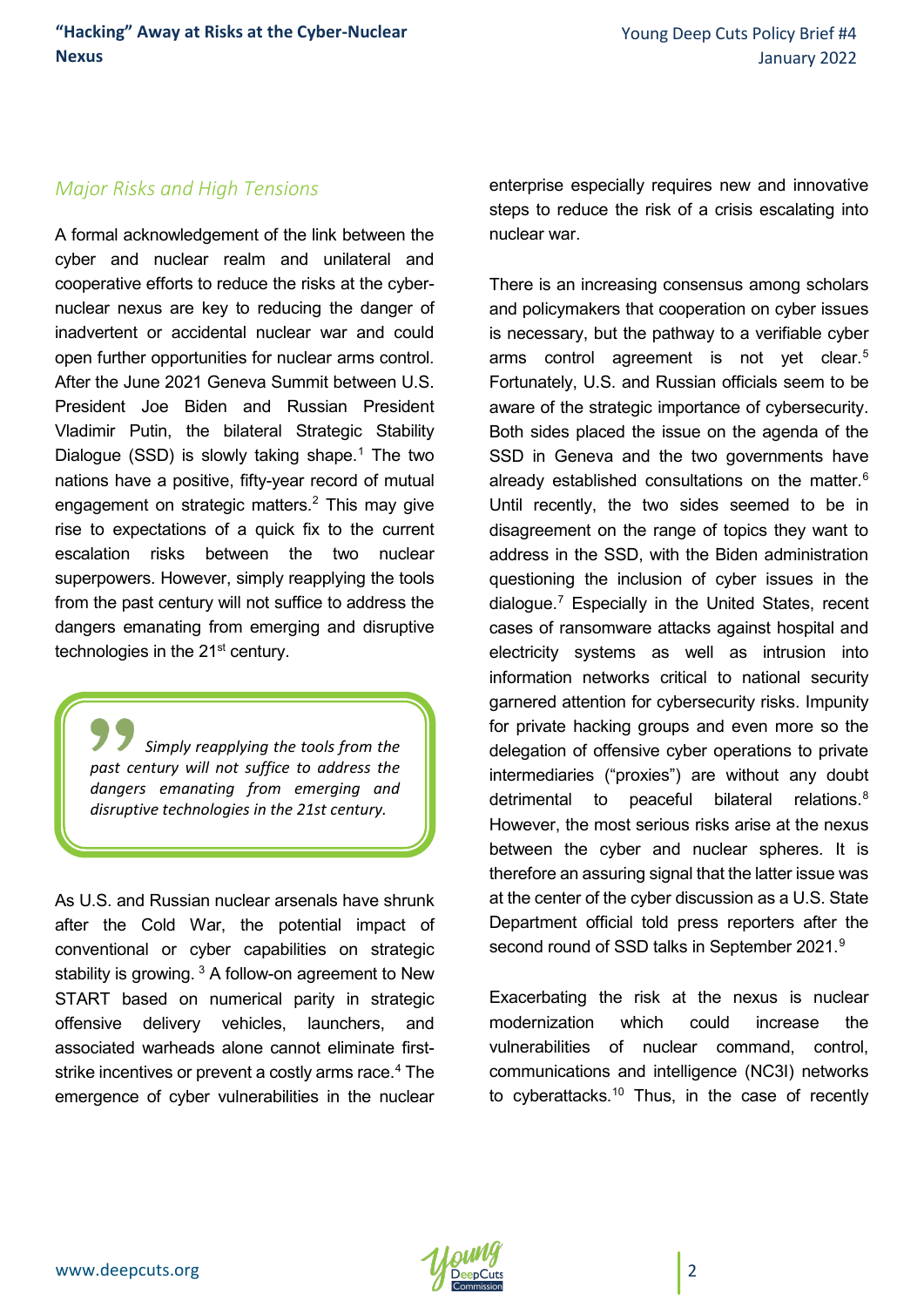modernized systems, it is especially important to consider scenarios by which a cyberattack on or a misattributed technical failure in NC3I systems could lead to escalation in a crisis or limited conflict. This essay highlights escalation risks at the cybernuclear nexus and identifies targeted measures to reduce both the likelihood of trigger events and to mitigate the possible consequences of such incidents. These risk reduction measures consist of confidence-building measures within the P5 process, a relaunch of U.S.-Russian transparency measures and crisis communication channels, and modifications to the existing launch protocol that promote moderated responses requiring sufficient time for information processing.

# *Evolution of Nuclear Policies and Modernization of Infrastructure*

Recent policies and statements from nuclear weapons states (NWS) have suggested that plans for incidence response may transcend the barrier between cyber and nuclear tactics. In the United States, the Trump administration's 2018 Nuclear Posture Review (NPR) declared that "[t]he United States would only consider the employment of nuclear weapons in extreme circumstances to defend the vital interests of the United States, its allies, and partners."<sup>[11](#page-11-10)</sup> Furthermore, the NPR specifies that these circumstances could include significant non-nuclear strategic attacks "on U.S. or allied nuclear forces, their command and control, or warning and attack assessment capabilities."<sup>[12](#page-12-0)</sup> This formulation suggests that the United States might use nuclear weapons in response to a cyberattack against its NC3I capabilities.<sup>[13](#page-12-1)</sup> The Biden administration is in the process of revising the U.S.

NPR and it remains to be seen whether it will entail a similarly broad concept of deterrence.

Russia has adopted a similar language to deter potential adversaries from interfering with the infrastructure supporting its nuclear forces. The Basic Principles of State Policy of the Russian Federation on Nuclear Deterrence specify the conditions under which Russia would consider the use of nuclear weapons. These include an "attack by an adversary against critical governmental or military sites of the Russian Federation, disruption of which would undermine nuclear forces response actions."[14](#page-12-2) France, the United Kingdom, and China have each acknowledged links between the cyber and nuclear realms, too. [15](#page-12-3)

*At the same time as the United States and Russia adopted a policy of nuclear response to cyber or non-nuclear attacks on nuclear infrastructure, modernization efforts are increasing vulnerabilities of these very systems.*

At the same time as governments are introducing the possibility of nuclear retaliation in response to a cyberattack on NC3I, they are also continuing nuclear modernization efforts. These add further complexity to NC3I networks and provide more gateways for interference with information and communication systems by a potential adversary. As part of the ongoing U.S. modernization process, the Department of Defense plans to introduce digital technologies into many components of the United States' nuclear enterprise, which previously relied on old but secure analogue technology. Delivery

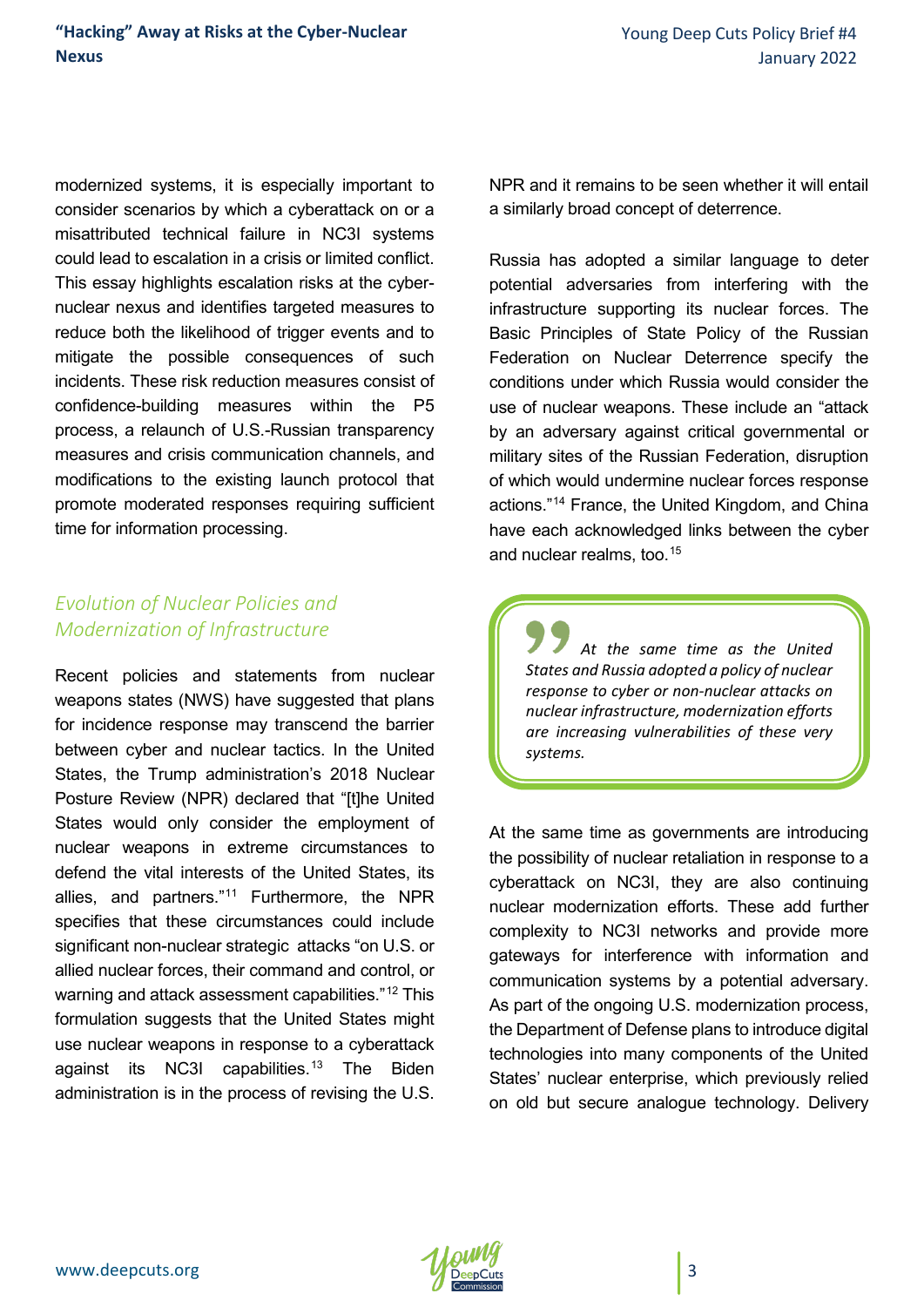vehicles for strategic nuclear weapons like the Minuteman intercontinental ballistic missiles (ICBMs) will be affected as well as the early-warning satellites, and communication systems designed to transmit launch orders.[16](#page-12-4) While the Strategic Automated Command and Control System (SACCS) ran on floppy discs until 2019, replacements will feature state-of-the-art technology.[17](#page-12-5) According to a report by the Nuclear Threat Initiative (NTI), "almost 9 out of 10 planned nuclear modernization programs involve at least some new digital components or upgrades."<sup>[18](#page-12-6)</sup> Russia's modernized NC3 assets, too, may well become more vulnerable due to increasingly complex digital components.[19](#page-12-7)

However, more digital and more complex components increase the attack surface for cyber operations. In 2013, the U.S. Defense Science Board, an advisory body within the Department of Defense, acknowledged that a highly sophisticated state actor could plant faulty hardware into U.S. NC3I components which, then, could "change the processor output to incorrect results for specified inputs."[20](#page-12-8) An affected early-warning system, for example, could fail to transmit its signal despite an incoming missile attack. Similarly, an affected command-and-control system could be manipulated so that launch orders do not reach their addressees. The Defense Science Board warned about the growing vulnerability of ever more complex software and hardware and the difficulty, if not impossibility "to develop components without flaws or to detect malicious insertions."[21](#page-12-9) At the same time, risk assessments in the Pentagon's acquisition processes have not kept up with the technological change of the past decade. $22$  Cyber aspects are only recently and slowly receiving more

attention in risk assessments, which still focus on traditional parameters of performance, costs, and reliability.

Thus, at the same time as the United States and Russia adopted a policy of nuclear response to cyber or non-nuclear attacks on nuclear infrastructure, modernization efforts are increasing vulnerabilities of these very systems.<sup>[23](#page-12-11)</sup>

# *Essence of Cyber-Nuclear Exposure*

Given these projected exposures, what concrete escalation risks arise at the cyber-nuclear nexus and how do these risks differ from pre-existing ones? Nuclear forces have been vulnerable since before the introduction of the Internet and digital technologies. However, the emergence of cyber capabilities as potential means of counterforce attacks leads to different risks than those that traditional, kinetic weapons pose. These risks materialize in different dimensions: increased tendency to risk-acceptant behavior, entanglement of nuclear and conventional command-and-control structures, and most importantly, first-strike pressures due to high levels of mistrust.

*The emergence of cyber capabilities as potential means of counterforce attacks leads to different risks than traditional, kinetic weapons: increased tendency to riskacceptant behavior, entanglement of nuclear and conventional command-andcontrol structures, and most importantly, first-strike pressures due to high levels of mistrust.*

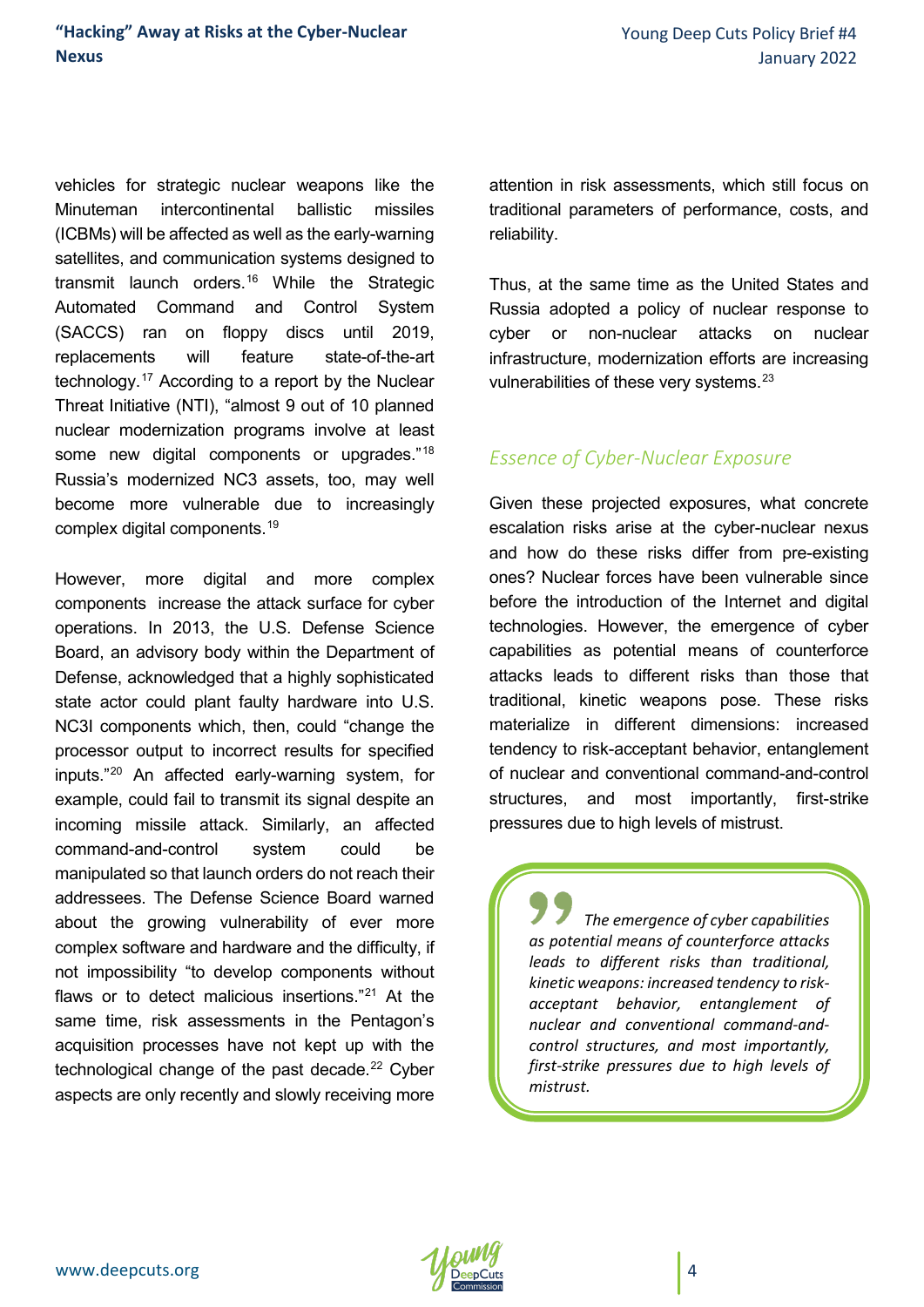A fundamental problem is the inherent uncertainty about the level of vulnerability of one's NC3I to an adversary's cyber interference. Improved intelligence, surveillance and reconnaissance (ISR) methods – and more recently the growing relevance of open-source intelligence (OSINT) – have improved transparency in the kinetic realm. $24$ Moreover, through various arms control treaties the United States and the Soviet Union, and later Russia, agreed on mutual transparency and limitations including adequate verification about the sizes of their strategic nuclear arsenals. By contrast, there is no clear way to gauge and measure an adversary's cyber capabilities or to assess the status of intrusion and the specific areas of vulnerability in one's NC3I networks.

*There is no clear way to gauge and measure an adversary's cyber capabilities or to assess the status of intrusion and the specific areas of vulnerability in one's NC3I networks.*

Therefore, cyber threats are incompatible with many long-held deterrence concepts. States can "openly advertise [kinetic] weapons to signal the costs of aggression to potential adversaries, thereby reducing the danger of misperception and war."[25](#page-13-0) Cyber capabilities, on the other hand, must remain hidden to be effective, as their revelation would give the defender a chance to fix vulnerabilities. The emergence of offensive cyber capabilities can thus blur the certainty about the balance of power, as each state is only aware of its own capabilities against adversary NC3I. In a crisis, such uncertainty can lead to dangerous misperceptions. If each side is only aware of the cyber vulnerabilities of its adversary's forces and unaware of its own vulnerabilities, they might adopt an overly optimistic assessment of the balance of power. As a result, both might take increasingly escalatory actions and mistakenly expect the opponent to back down.<sup>[26](#page-13-1)</sup>

On the other hand, a detected cyberattack against the NC3I system would sow considerable mistrust and fear of further attacks. $27$  Notably and adding further instability, actual cyberattacks and false alarms due to technical errors can be difficult to differentiate at first sight.<sup>[28](#page-13-3)</sup> Cyberattacks on nuclear forces and their NC3I systems happen instantaneously, cannot be used for signalling, and often have unpredictable scopes of potential impact. Therefore, even the perception that such an attack against the nuclear forces and associated command, control, communications and intelligence (C3I) might be underway can be highly destabilizing in a crisis or the early stages of a conflict.

Because of the inherent escalation risks of a direct attack on nuclear C3I systems, a state may be more inclined to order limited cyber operations strictly against conventional systems. During a crisis or limited conflict, the attacking state could thereby hope to attain a tactical advantage e.g., by temporarily disabling air defense units or delaying an adversary's possible responses to a conventional attack. At the same time, the expected responses would remain acceptable in terms of scope and intensity.

The problem is that the distinction between C3I nodes for nuclear operations and those for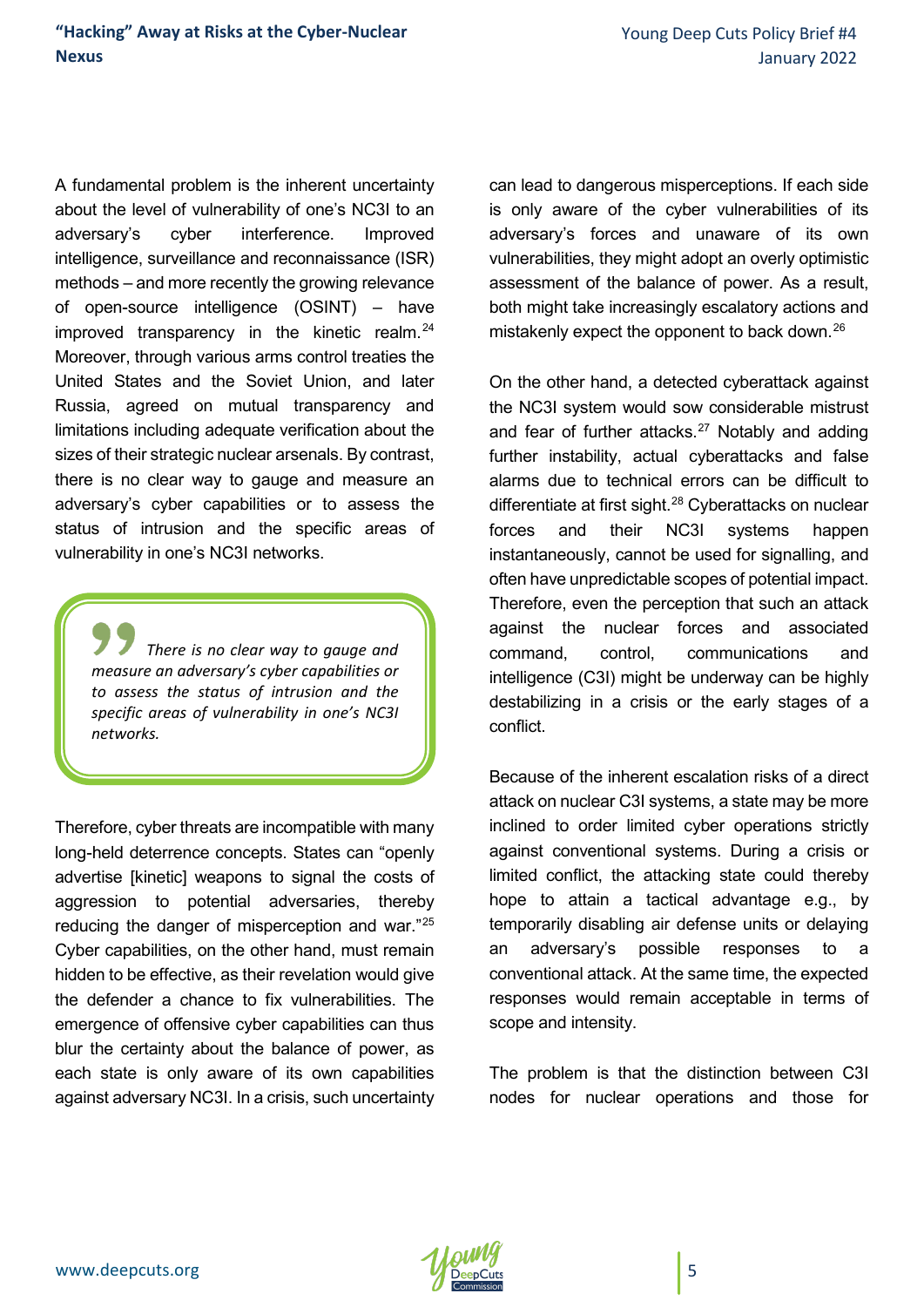conventional ones may not always be clear. This increases the possibility for inadvertent escalation, even if decision makers seek to avoid compromising their adversary's nuclear C3I.<sup>[29](#page-13-4)</sup> In fact, several NWS, including Russia and the United States, have C3I components important for both nuclear and conventional operations (dual-use).[30](#page-13-5) A state might seek to take out its adversary's conventional command and control system to gain a tactical advantage in a regional conflict and, as a consequence, may degrade its nuclear C3I in the process - possibly triggering a nuclear response.

James Acton identifies three ways in which a perceived attack on dual-use C3I assets could spur inadvertent escalation: a closing "damage limitation window," a misinterpreted warning and crisis instability. First, the target state might anticipate further degradation of its NC3I system and conclude "that its window of opportunity for conducting effective damage-limitation operations might have closed by the time the war turned nuclear."[31](#page-13-6) In order to retain its counterforce capability that state might take further escalatory steps, such as attacking anti-satellite weapons deep inside the adversary's territory. Second, unaware of the underlying intentions, the target state might misinterpret the cyberattack as a warning of an imminent nuclear attack as opposed to a conventional operation. It would thus face strong incentives to take escalatory action "to deter the nuclear strike it believed might be coming or to mitigate its potentially calamitous consequences."[32](#page-13-7) Third, the commander-in-chief and his or her advisers would face strong pressures for a preemptive strike if they believe that their secondstrike capability or enabling capabilities are vulnerable (crisis instability). [33](#page-13-8)

In all of these scenarios, the attacking state would have to follow up the cyberattack against adversary C3I with a kinetic attack in order to gain any tangible advantage. Therefore, the vulnerability of NC3I systems to cyber interference and the vulnerability of nuclear forces to kinetic attacks facilitate the above-mentioned escalation mechanisms in conjunction. The danger of cyber interference escalating to nuclear war is especially acute in connection with silo-based ICBMs. By disabling command-and-control or early-warning systems, the attacking state can hope to take out a greater share of vulnerable land-based ICBMs before they can be launched in return.

*The danger of cyber interference escalating to nuclear war is especially acute in connection with silo-based ICBMs. By disabling command-and-control or earlywarning systems, the attacking state can hope to take out a greater share of vulnerable land-based ICBMs before they can be launched in return.*

Compared to road-mobile or submarine-based missiles, silo-based ICBMs are more vulnerable to a preemptive nuclear strike. To mitigate the risk of an incoming first strike destroying their ICBM forces, the United States and Russia have procedures in place, which allow them to launch a retaliatory strike before any detected incoming warheads have detonated (*launch under attack* or LUA).[34](#page-13-9) However, under this procedure, leaders would have almost no time to verify and understand the trigger of an early warning signal and face intense pressures to act on

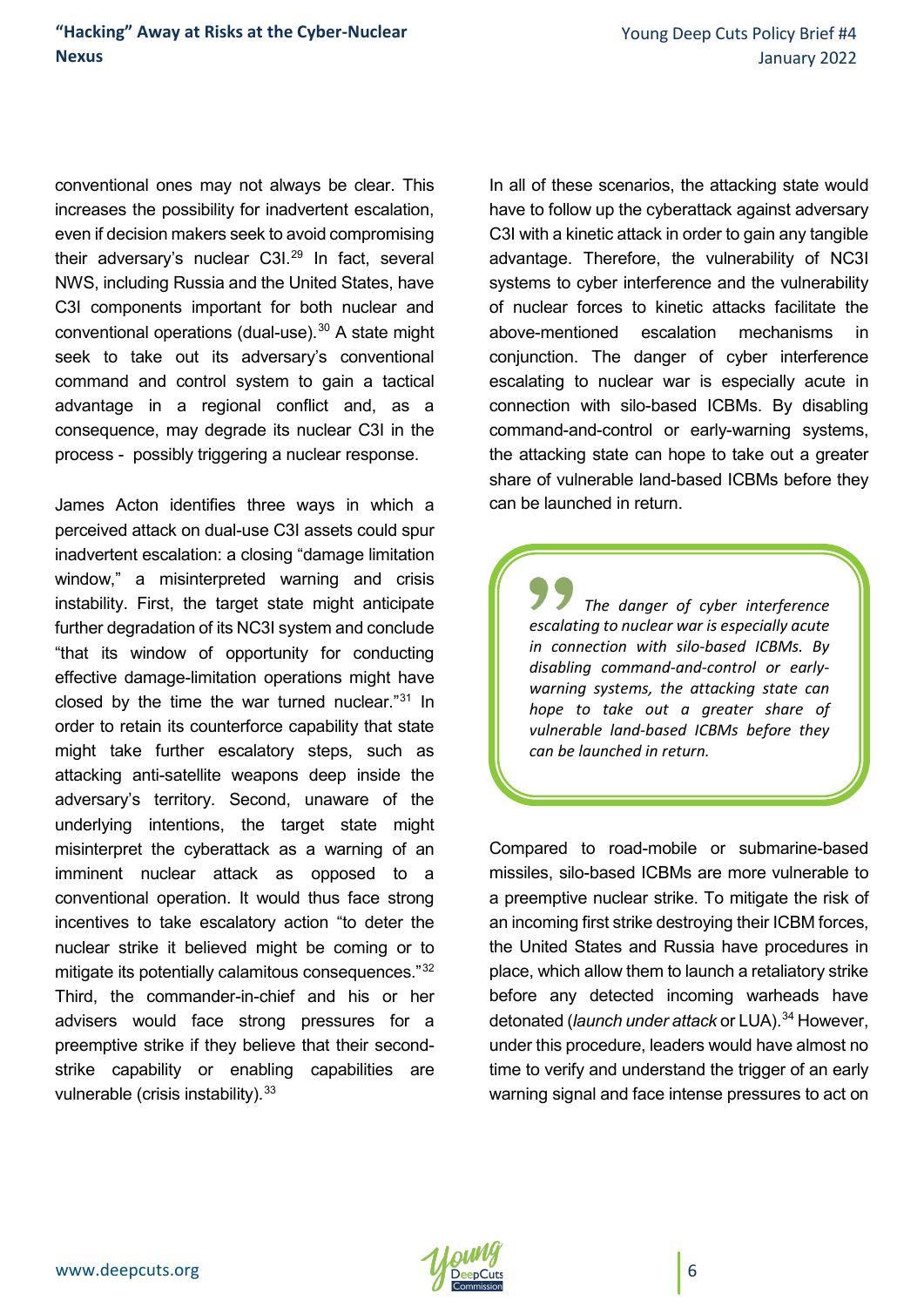the basis of imperfect information. By implementing a LUA posture, a nuclear weapon state thus accepts the risk that a false alarm might accidentally trigger nuclear war.[35](#page-13-10) Growing cyber vulnerabilities in NC3I systems exacerbate this threat as they weaken decision-makers' confidence in the reliability of their forces, incentivize acting on worst-case assumptions and make the escalation scenarios, mentioned above – misinterpreted warning, the closing damage-limitation window and crisis instability – more likely.

# *Minimizing Impact through Transparency and Exposure Limitation*

To rein in the dangers outlined above, the United States and Russia can take several measures unilaterally as well as in a bilateral and multilateral format. The P5 Process provides an opportunity for all five NWS recognized under the Nuclear Nonproliferation Treaty (NPT) to build mutual trust by discussing each other's nuclear doctrines and policies specifically with regard to the escalation risks at the cyber-nuclear nexus. They could explicitly acknowledge these risks in a joint statement. Moreover, Moscow and Washington are already engaged in a cyber-dialogue, which is a promising step for the two countries to find productive bilateral cooperation on this issue.[36](#page-13-11)  However, to reduce the likelihood of (potential) cyberattacks leading to escalation in the first place, the continuation of bilateral inter-agency meetings and the establishment of confidence-building measures between military staff involved in cyber operations would be necessary. In addition, a more restrained launch strategy is required to reduce the potentially catastrophic consequences of a real or imagined cyberattack on the United States or Russian NC3I systems.

### **Multilateral Option: Strengthening Predictability and Pledging Mutual Restraint**

In preparation for the upcoming  $10<sup>th</sup>$  NPT Review Conference, delegations of China, France, Russia, the United Kingdom, and the United States (the P5) jointly submitted a working paper on strategic risk reduction, in which they "recommit to taking appropriate measures to reduce strategic risks and promote strategic stability."[37](#page-13-12) Among other measures, the P5 pledge to increase mutual trust and understanding through "a structured P5 process discussion on nuclear doctrines and policies" as well as unilateral, bilateral or joint statements "related to the recognition of risk and commitments to collective restraint."[38](#page-13-13)

*The P5 should use the structured discussion on nuclear doctrines and policies as an opportunity to identify specific scenarios in which cyber operations could spark nuclear escalation.*

Like Russia and the United States, the other P5 states have acknowledged the existence of a link between cyber threats and nuclear risk – although with different degrees of explicitness.<sup>[39](#page-13-14)</sup> Therefore, the P5 should use the structured discussion on nuclear doctrines and policies as an opportunity to identify specific scenarios in which cyber operations could spark nuclear escalation. This would increase the predictability of responses to cyber operations against C3I systems, facilitate an improved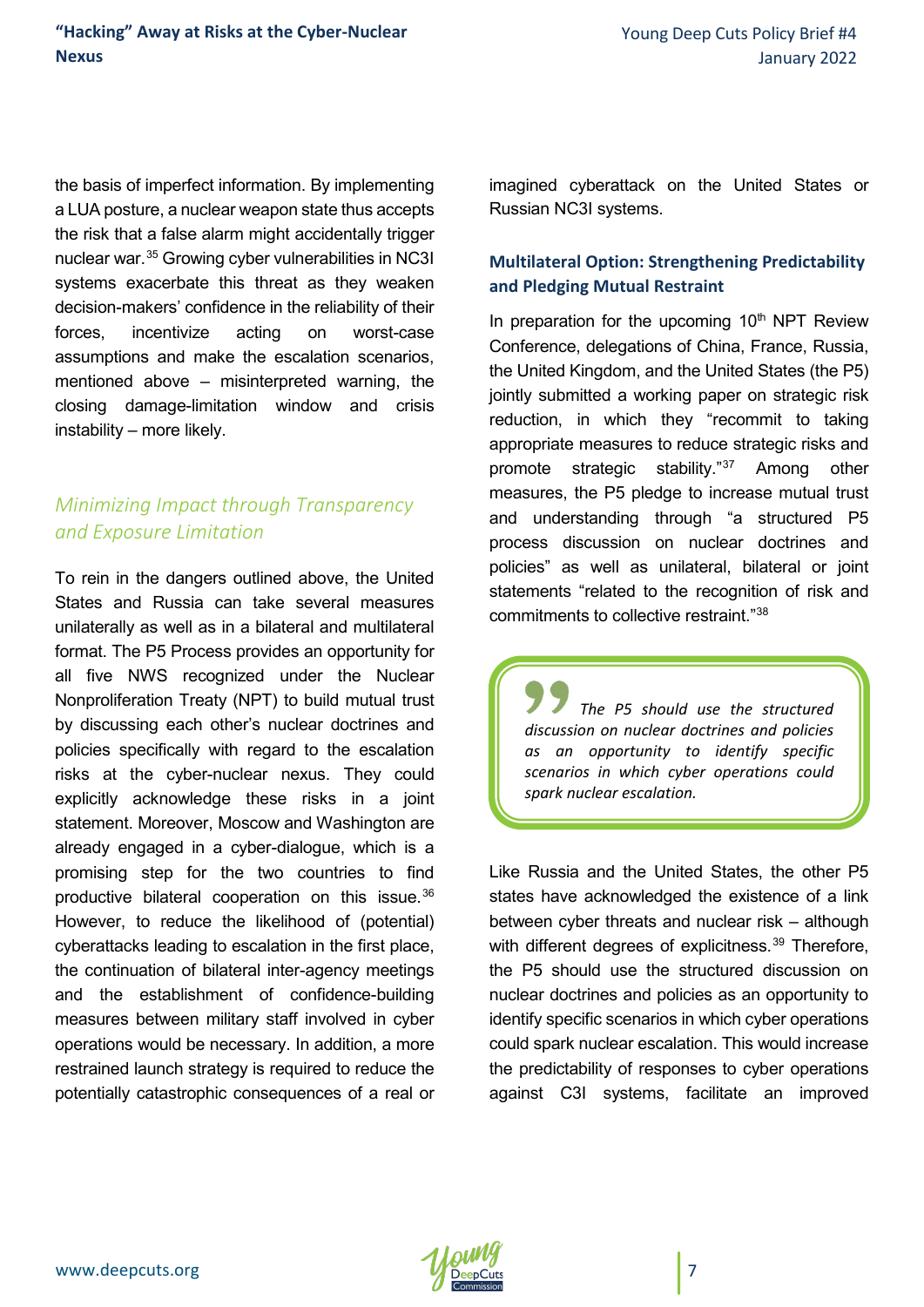understanding of the escalation risks at the cybernuclear nexus, and help establish their consideration in planning processes for cyber operations.

It would also serve the P5 to take seriously the call by the Stockholm Initiative on Nuclear Disarmament<sup>[40](#page-13-15)</sup> to reduce nuclear risks emanating from digital technologies and undertake good faith efforts to do so. $41$  The P5 should further these discussions on a regular basis during the next NPT review cycle. The participating delegations should include a broad range of personnel involved in and with expertise on nuclear and cyber operations with a sufficient level of seniority to ensure that relevant decision-makers are either involved in the discussions themselves or, if not, participants can brief them directly.

*A joint statement by which the P5 explicitly acknowledge the link between the cyber and nuclear realms and pledge to exercise restraint in cyber operations can serve as an important reference point for further multilateral risk reduction efforts.*

While a verifiable cyber arms control agreement seems unfeasible in the short-term,  $42$  China, France, Russia, the United Kingdom, and the United States can still establish norms about responsible state behavior at the cyber-nuclear nexus. Although seemingly trivial, a joint statement by which the P5 explicitly acknowledge the link between the cyber and nuclear realms and pledge to exercise restraint in cyber operations can serve as an important reference point for further multilateral risk reduction efforts. Ideally, such a joint statement could also include a provision of mutual assurance that any decision to conduct such operations against another state's nuclear or dual-use C3I systems are taken only by the head of state or head of government.<sup>[43](#page-14-2)</sup>

Such a clause would not entirely rule out the use of cyber operations against NC3I. At first glance, this may seem more desirable. However, imagine a scenario where a state is certain that a nuclear attack on its territory is imminent and that state has the capability to prevent the attack through cyber and other operations. It would seem hardly credible to give up this option, as a last resort. By assuring each other that only the head-of-state or head-ofgovernment would have the authority to launch such an attack, the P5 could at least signal that they would conduct a cyberattack against adversary nuclear or dual-use C3I networks only after proper consideration of its potentially catastrophic consequences.

### **Bilateral Option: Reviving Transparency and Confidence-building**

Fortunately, Moscow and Washington do not have to start from scratch when it comes to cooperatively reducing the risks at the cyber-nuclear nexus. Already in 2013, Presidents Putin and Barack Obama had established bilateral cooperation formats on information and communications technology.[44](#page-14-3) Most importantly, these included a working group to assess and propose joint measures to address security threats in the cyber realm. In addition, both sides established notification exchanges through the Nuclear Risk Reduction Centers to avoid misperception and escalation in the case of "cybersecurity incidents of national concern."[45](#page-14-4) Finally, they created a direct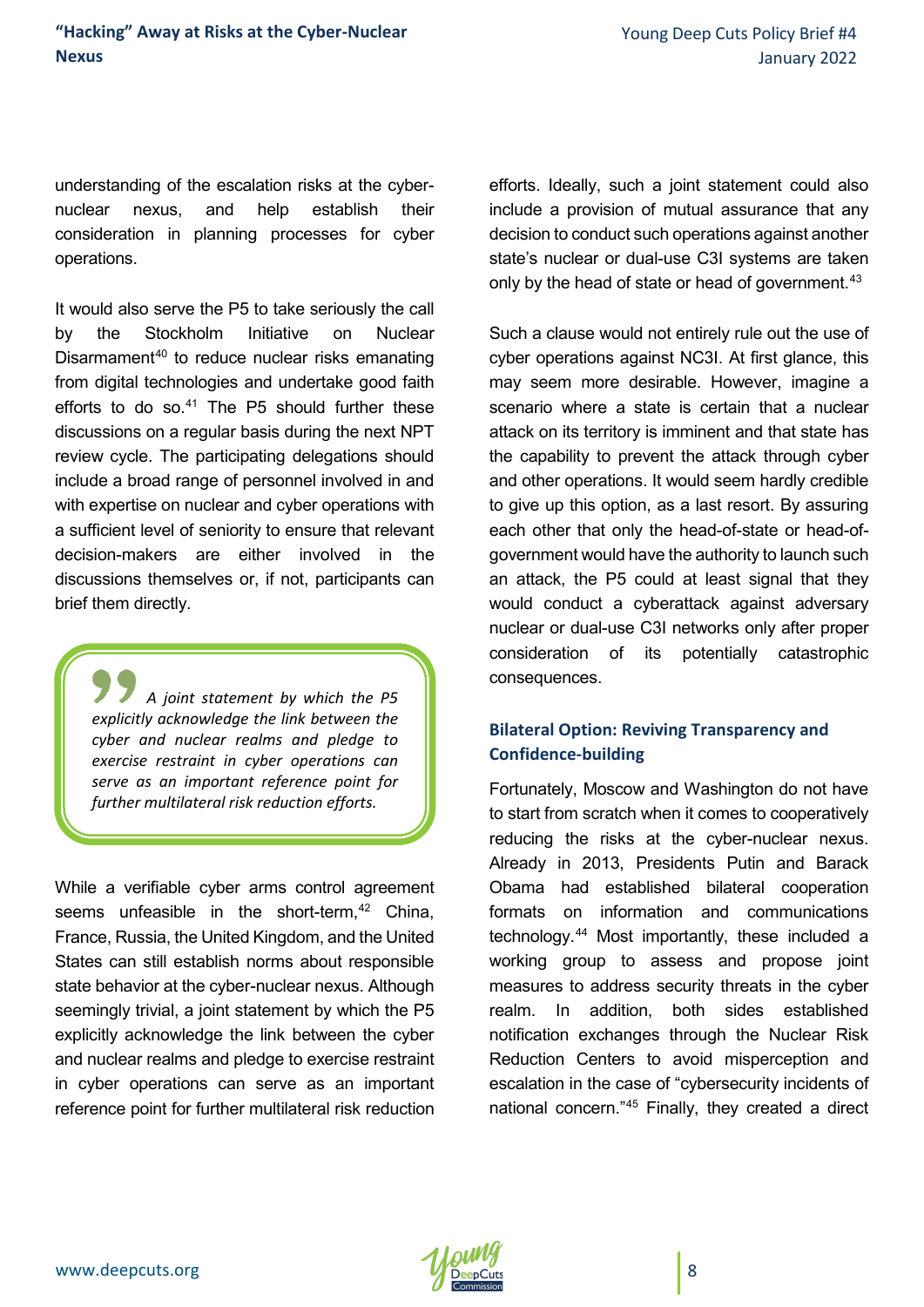communication link between high-level officials in the White House and the Kremlin to manage any crises arising from security incidents involving information and communications technology.[46](#page-14-5)

However, cooperation had come to a standstill amidst the Crimea crisis in 2014, and the Trump administration considered taboo anything that could remind the public of Moscow's interference in the 2016 elections.<sup>[47](#page-14-6)</sup> Now, Presidents Biden and Putin have resumed consultations on cyber issues after the Geneva Summit in June 2021 and have launched expert-level meetings.<sup>[48](#page-14-7)</sup> While the details of the meetings since June remain unknown, Moscow seems intent to relaunch the 2013 transparency and confidence-building measures.<sup>[49](#page-14-8)</sup> The Biden Administration has been under domestic pressure to address broader issues of international cyber security like ransomware attacks. However, while undoubtedly important, Washington should not conflate these other issues with the escalation risks at the cyber-nuclear nexus. For both nations, the reduction of the latter should be an unconditional priority and pursued in the context of strategic risk reduction.

Specifically, Russia and the United States should supplement the expert-level meetings with militaryto-military consultations including the personnel concerned with cyber operations and NC3I. Such an exchange would enable both sides to gain a better understanding of the nuclear-conventional entanglements and ensuing escalation risks. This would help reduce the risks of escalation through inadvertent interference in dual-use NC3I components and reduce mistrust in a crisis. Moreover, once the participating military officers fully understand the escalation risks, they will be

able to provide better advice to their civilian superiors on offensive cyber operations. This mechanism thus ensures effective civilian authority over impactful decisions and bolsters the credibility of assurances by the two governments.<sup>[50](#page-14-9)</sup> While participants may consider many aspects sensitive, they could start by outlining and jointly evaluating existing internal risk assessment procedures for cyber operations and successively tackle the more delicate issues once the levels of confidence have grown.

Recent developments have sparked optimism about the implementation of such ideas. In October 2021, Russia and the United States submitted a joint draft resolution on information security to the First Committee of the United Nations General Assembly. This marked a significant shift from previous diplomatic competition between two opposing camps.<sup>[51](#page-14-10)</sup> It also demonstrates that, given political will, the two countries can put their differences aside and pursue a result-oriented and pragmatic approach. This gives reason to hope that Moscow and Washington can maintain the current momentum and jointly tackle the risks at the cybernuclear nexus.

*The submission of a single draft resolution on information security to the First Committee of the United Nations General Assembly demonstrates that, given political will, the two countries can put their differences aside and pursue a resultoriented and pragmatic approach.* 

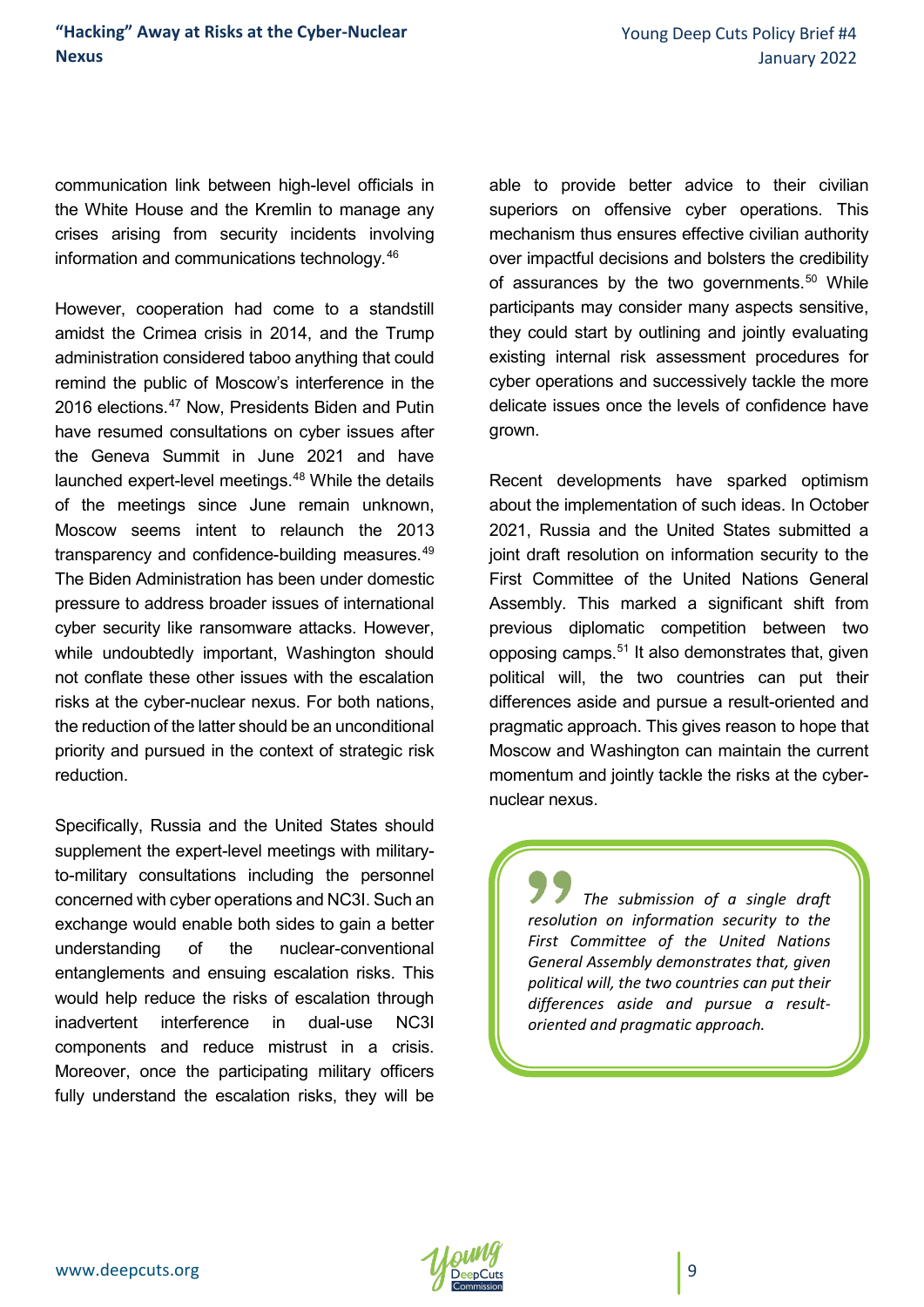#### **Unilateral Option: Additional Guardrails in Launch Policy**

As long as reliable technical fixes to the cyber vulnerability of nuclear forces are unavailable, other means must still be considered to address the possibility that a real or imagined cyberattack leads to nuclear annihilation. In light of the combined risks of accidental escalation from NC3I cyber vulnerabilities and kinetic vulnerability of silo-based ICBMs, a change of launch posture is overdue. This holds especially true for the United States, where fixed ICBMs account for 45 percent of deployed warheads.<sup>[52](#page-14-11)</sup> Russia's force structure is less dependent on silo-based ICBMs.<sup>[53](#page-14-12)</sup> But it, too, could limit the danger of accidental nuclear war by changing its nuclear launch policy. Moreover, this measure would not hinge upon agreement with third parties, such as China. This is because Russia and the United States are currently the only states that can effectively launch some of their nuclear forces on warning, although the U.S. Department of Defense expects China to follow suit, in the future.<sup>[54](#page-14-13)</sup>

While even the former Commander of U.S. Strategic Command and Vice Chairman of the Joint Chiefs of Staff James Cartwright endorsed previous calls to de-alert nuclear forces in reducing the danger of a false alarm leading to nuclear war.<sup>[55](#page-14-14)</sup> such a step seems highly unlikely in the current geopolitical environment.<sup>[56](#page-14-15)</sup> However, a more viable short-term measure could be a coordinated shift to a *decide*  under attack (DUA) posture.<sup>[57](#page-14-16)</sup> Under DUA, the President would also order a response before the impact of the perceived incoming missiles. Crucially, however, under DUA, a commander-inchief could opt to have the order implemented only after the detonation of any incoming warheads.<sup>[58](#page-14-17)</sup> Granted, such a delay would risk 'losing' some of the retaliatory potential. However, it would effectively rein in the danger that a false alarm sets off a nuclear war by accident. It allows decisionmakers to verify and assess the nature and scope of an expected strike before carrying out a potentially excessive response. The delay also significantly lowers the risk of accidental escalation, as it leaves the President sufficient time to recall a counterattack, should the nuclear attack warning turn out to be a false alarm.

Scholars have raised the risks associated with the LUA posture before.<sup>[59](#page-14-18)</sup> With the introduction of more digital components to NC3I these have become all the more pressing. The emergence of new cyber vulnerabilities creates new sources of potential false alarms. Once decision-makers believe that a cyberattack against their NC3I structure is underway, they would be under heightened alert about an incoming attack at their ICBM force. Such an expectation could give rise to confirmation bias and reinforce the tendency to act upon worst-case assumptions and unconfirmed information.

*The remote possibility of incurring more damage in a nuclear war is a price worth paying in order to reduce the likelihood that such a war breaks out in the first place.*

At the same time, the main rationale for LUA is eroding. When Moscow and Washington adopted LUA, their nuclear forces were much more reliant on vulnerable ICBMs and bombers. Today, Russia has a large share of its operational warheads deployed on mobile launchers that can hide in vast

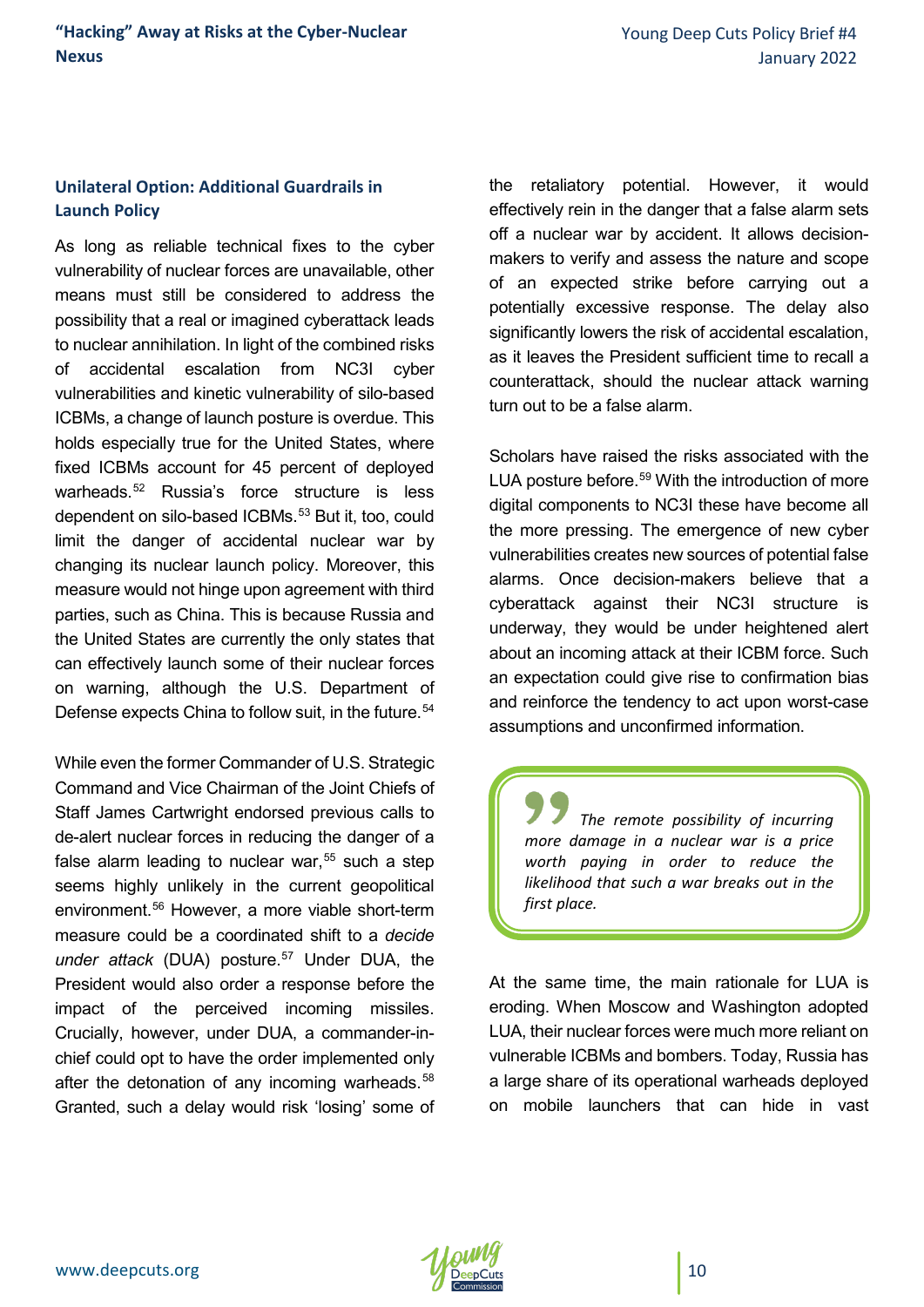deployment areas.<sup>[60](#page-14-19)</sup> Similarly, the United States could increase its reliance on highly survivable SLBMs, which outperform land-based missiles in terms of accuracy.<sup>[61](#page-14-20)</sup> Therefore, damage limitation strategies of both Russia and the United States are today less dependent on vulnerable forces and, by extension, on LUA. The remote possibility of incurring more damage in a nuclear war is a price worth paying in order to reduce the likelihood that such a war breaks out in the first place (see Equation). Thus, the growing risks at the cybernuclear nexus are not the sole justification for DUA, but rather ultimately tip the scales against a LUA policy.

#### *Equation*

# $importance for damage limitation \succeq$  $\overline{dangent\ of\ inadvertent\ or\ accidental\ escalation\ A}$

 $=$  net benefit of LUA  $\searrow$ 

### *Recommendations*

In order to reduce the risk of a nuclear war at the cyber-nuclear nexus, the United States and Russia should consider these recommendations:

- In the P5 format, Washington and Moscow should promote discussions on nuclear doctrines taking into account the implications of cyber operations. The P5 should jointly acknowledge the risks at the cyber-nuclear nexus.
- Washington and Moscow should launch bilateral consultations in order to gain a

better understanding of the specific escalation mechanisms and enable decision-makers to effectively exercise restraint in cyber operations. They should start by outlining and jointly evaluating existing internal risk assessment procedures for cyber operations.

Given the compounded risk of accidental escalation from cyber vulnerabilities of NC3I and kinetic vulnerability of silo-based missiles, Washington and Moscow should revise their launch postures – moving from Launch Under Attack (LUA) to Decide Under Attack (DUA).

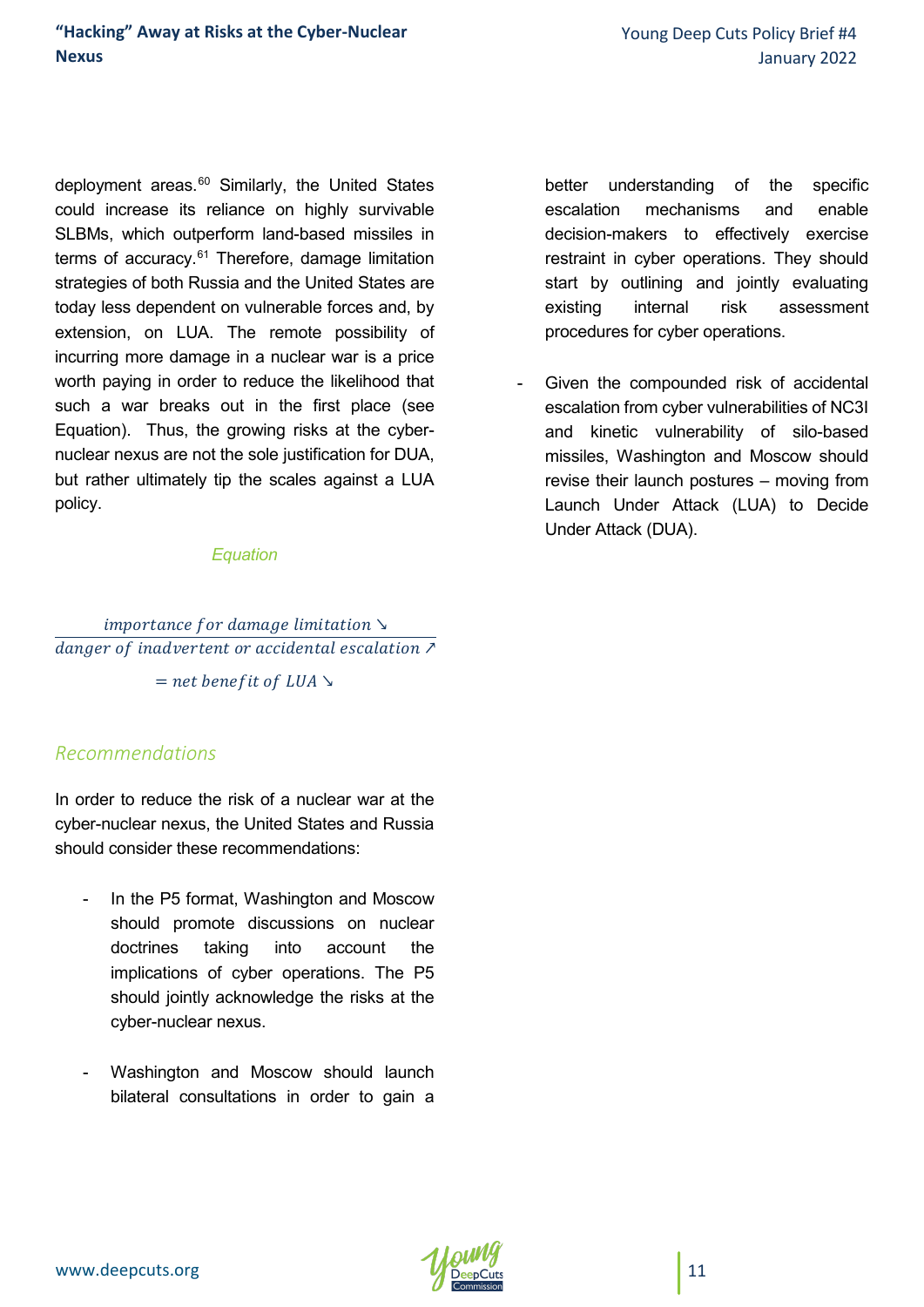#### **"Hacking" Away at Risks at the Cyber-Nuclear Nexus**

## *Endnotes*

 $\overline{a}$ 

- <span id="page-11-0"></span>1 Elena Chernenko, "Мы не играем в политические игры вокруг стратегической стабильности [We do not play political games around strategic stability]," Kommersant, September 10, 2021, https://www.kommersant.ru/doc/ 4977767.
- <span id="page-11-1"></span>2 Daryl Kimball and Kingston Reif, "U.S.-Russian Nuclear Arms Control Agreements at a Glance," Arms Control Association, last reviewed April 2020, https://www.armscontrol.org/ factsheets/USRussiaNuclearAgreements.
- <span id="page-11-2"></span>3 Keir A. Lieber and Daryl G. Press, "The New Era of Counterforce: Technological Change and the Future of Nuclear Deterrence," International Security 41, no. 4 (2017): 9-49.
- <span id="page-11-3"></span>4 Andrey Baklitskiy, Sarah Bidgood and Oliver Meier, "Russian-U.S. Strategic Stability Talks: Where they are and where they should go," Institute for Peace Research and Security Policy at the University of Hamburg, October 2020, https://deepcuts.org/files/pdf/Deep\_Cuts\_Issue\_Brief\_13-Russian\_US\_Strategic\_Stability\_Talks.pdf.
- <span id="page-11-4"></span>5 Götz Neuneck, "More Responsibility for Cyberspace – But How?," Ethics and Armed Forces, no. 1 (2019): 8, http://www.ethikundmilitaer.de/fileadmin/ethics\_and\_armed \_forces/Ethics-and-Armed-Forces-2019-1.pdf.
- <span id="page-11-5"></span>6 David Sanger, "Once, Superpower Summits Were About Nukes. Now, It's Cyberweapons," New York Times, July 15, 2021, https://www.nytimes.com/2021/06/15/world/europe/ biden-putin-cyberweapons.html. RFE/RL, "Biden Warns That Cyberattacks Could Lead To 'A Real Shooting War'," Radio Free Europe/Radio Liberty, July 28, 2021, https://www.rferl.org/a/ biden-cyber-russia-china-/31380148.html.
- <span id="page-11-6"></span>7 Chernenko, "Мы не играем в политические игры вокруг стратегической стабильности" [We do not play political games around strategic stability]."; Kingston Reif and Shannon Bugos, "U.S., Russia Agree to Strategic Stability Dialogue," Arms Control Today, July/August 2021, https://www.armscontrol.org/act/2021-07/news/us-russiaagree-strategic-stability-dialogue.
- <span id="page-11-7"></span>8 Tim Maurer, *Cyber Mercenaries: The State, Hackers, and Power* (Cambridge: Cambridge University Press, 2018).
- <span id="page-11-8"></span>9 Cited in Matthew Lee, "US-Russia set 2nd round of strategic talks under Biden admin," Associated Press, September 27, 2021, https://apnews.com/article/joe-biden-russia-genevaunited-states-vladimir-putin-430e037f5c91cfd8d1969450dc9 ade4d.
- <span id="page-11-9"></span>10 Andrew Futter, "War Games Redux? Cyberthreats, US-Russian Strategic Stability, and New Challenges for Nuclear Security and Arms Control," European Security 25, no. 2 (April 2, 2016): 172, https://doi.org/10.1080/09662839.2015.1112276.
- <span id="page-11-10"></span>11 U.S. Department of Defense, "2018 Nuclear Posture Review," U.S. Department of Defense, February 2018, https://media.defense.gov/2018/Feb/02/2001872886/-1/- 1/1/2018-NUCLEAR-POSTURE-REVIEW-FINAL-REPORT.PDF.
- 12 U.S. Department of Defense, "2018 Nuclear Posture Review."
- 13 Dmitry Stefanovich, "Russia's Basic Principles and the Cyber-Nuclear Nexus," European Leadership Network, July 24, 2020, [https://www.europeanleadershipnetwork.org/commentary/r](https://www.europeanleadershipnetwork.org/commentary/russias-basic-principles-and-the-cyber-nuclear-nexus/) [ussias-basic-principles-and-the-cyber-nuclear-nexus/.](https://www.europeanleadershipnetwork.org/commentary/russias-basic-principles-and-the-cyber-nuclear-nexus/)
- 14 The Ministry of Foreign Affairs of the Russian Federation, "Basic Principles of States Policy of the Russian Federation on Nuclear Deterrence," The Ministry of Foreign Affairs of the Russian Federation, June 8, 2020, https://www.mid.ru/en/ web/guest/foreign\_policy/international\_safety/disarmament/ -/asset\_publisher/rp0fiUBmANaH/content/id/4152094.
- 15 Stefanovich, "Russia's Basic Principles and the Cyber-Nuclear Nexus."
- 16 Erin D. Dumbacher and Page O. Stoutland, "U.S. Nuclear Weapons Modernization: Security and Policy Implications of Integrating Digital Technology," Nuclear Threat Initiative, 2020, 11-12, https://media.nti.org/documents/ NTI\_Modernization2020\_FNL-web.pdf.
- 17 Valerie Insinna, "The US nuclear forces' Dr. Strangelove-era messaging system finally got rid of its floppy disks," C4ISRNet, October 17, 2019, https://www.c4isrnet.com/air/2019/10/17/ the-us-nuclear-forces-dr-strangelove-era-messaging-systemfinally-got-rid-of-its-floppy-disks/.
- 18 Dumbacher and Stoutland, "U.S. Nuclear Weapons Modernization: Security and Policy Implications of Integrating Digital Technology."
- 19 Futter, "War Games Redux?."
- 20 Defense Science Board, "Resilient Military Systems and the Advanced Cyber Threat," U.S. Department of Defense, January 2013, https://nsarchive2.gwu.edu/NSAEBB/NSAEBB424/docs/ Cyber-081.pdf, 25.
- 21 Defense Science Board, "Resilient Military Systems and the Advanced Cyber Threat." Unfortunately, a similarly rigorous analysis for the Russian NC3I system is not available. However, Moscow, too, began to modernize its early-warning systems and military communications satellites after some components had already exceeded their lifetimes. Therefore, the timely completion of the modernization efforts was essential to ensure the continued reliability of Russia's NC3I system. This suggests that during the modernization process speediness may have received priority over resilience against cyber risks. See: Jason Fritz, "Hacking Nuclear Command and Control," International Commission on Nuclear Nonproliferation and Disarmament, 2009, https://www.ifap.ru/pr/ 2009/n090730a.pdf.
- 22 Futter, "War Games Redux?."
- 23 Amy Woolf, "Russia's Nuclear Weapons: Doctrine, Forces, and Modernization," Congressional Research Service, September 13, 2021[, https://sgp.fas.org/crs/nuke/R45861.pdf.](https://sgp.fas.org/crs/nuke/R45861.pdf)
- 24 On the function of transparency in the Cuban Missile Crisis, see David G. Coleman, "The Missiles of November, December,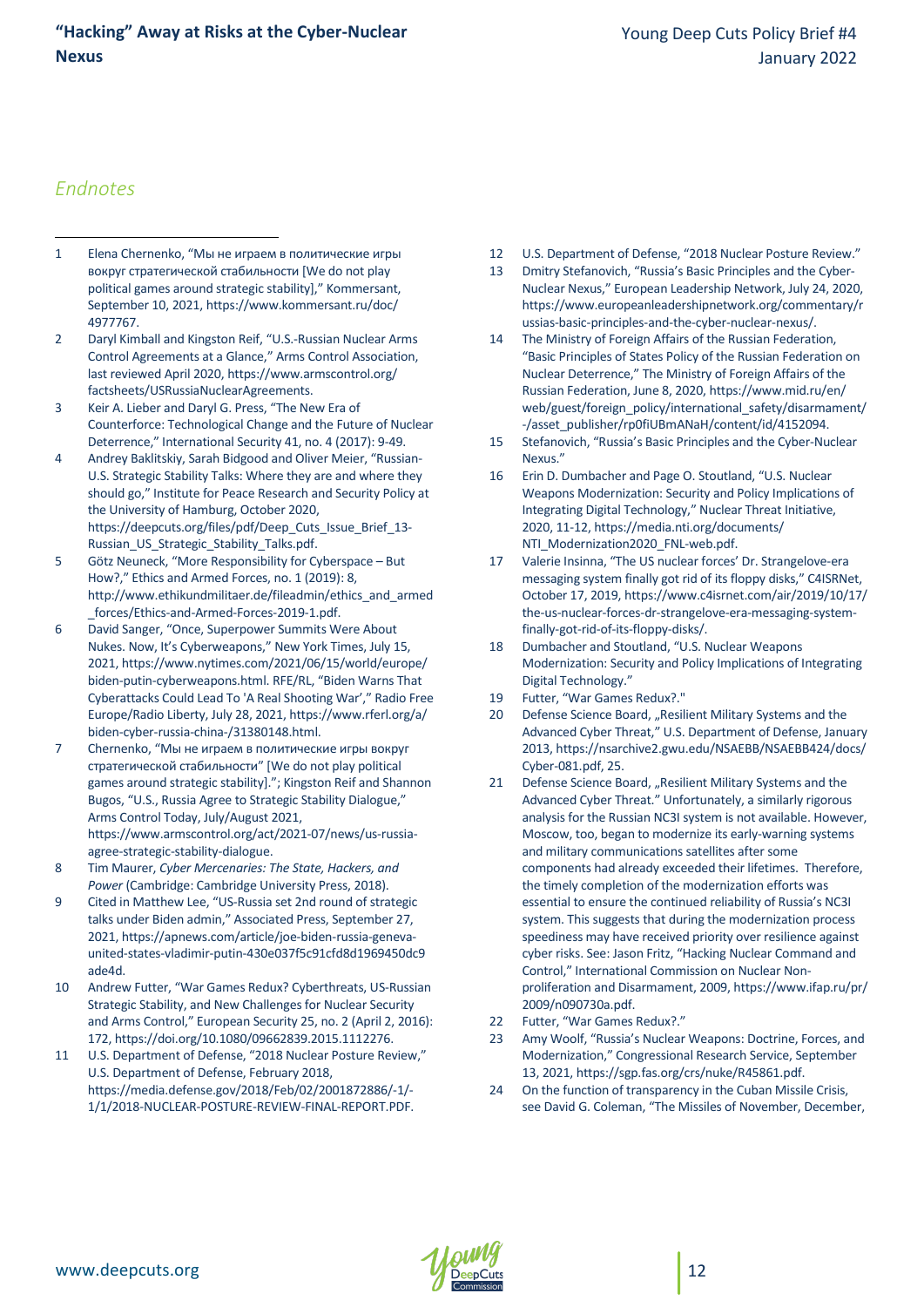January, February…: The Problem of Acceptable Risk in the Cuban Missile Crisis Settlement," Journal of Cold War Studies 9, no. 3 (Summer 2007): 5-48. For an overview of accomplishments in OSINT, see The Economist, "The people's panopticon," The Economist, November 14, 2013, [https://www.economist.com/briefing/2013/11/14/the](https://www.economist.com/briefing/2013/11/14/the-peoples-panopticon)[peoples-panopticon.](https://www.economist.com/briefing/2013/11/14/the-peoples-panopticon) 

- <span id="page-12-2"></span><span id="page-12-1"></span>25 Erik Gartzke and Jon R. Lindsay, "Thermonuclear cyberwar," Journal of Cybersecurity 3, no. 1 (March 2017): 37.
- 26 Gartzke and Lindsay, "Thermonuclear cyberwar."

<span id="page-12-0"></span>l

- 27 Gartzke and Lindsay, "Thermonuclear cyberwar."
- 28 Gartzke and Lindsay, "Thermonuclear cyberwar."
- <span id="page-12-3"></span>29 James M. Acton, "Escalation through Entanglement: How the Vulnerability of Command-and-Control Systems Raises the Risks of an Inadvertent Nuclear War," International Security 43, no. 1 (Summer 2018): 56-99.
- <span id="page-12-4"></span>30 Acton, "Escalation through Entanglement: How the Vulnerability of Command-and-Control Systems Raises the Risks of an Inadvertent Nuclear War."
- 31 Acton, "Escalation through Entanglement," 73-76.
- 32 Acton, "Escalation through Entanglement," 72-73.
- <span id="page-12-5"></span>33 Acton, "Escalation through Entanglement," 76-82.
- <span id="page-12-6"></span>34 Steven Starr, Robin Collins, Robert Green, and Ernie Regehr, "New Terminology to Help Prevent Accidental Nuclear War," Bulletin of the Atomic Scientists, September 25, 2015, https://thebulletin.org/2015/09/new-terminology-to-helpprevent-accidental-nuclear-war/. Cynthia Roberts, "Revelations About Russia's Nuclear Launch Posture," War on the Rocks, June 19, 2020, https://warontherocks.com/2020/ 06/revelations-about-russias-nuclear-deterrence-policy/.
- <span id="page-12-8"></span><span id="page-12-7"></span>35 Frank von Hippel, "Eliminate the launch-on-warning option for U.S. ballistic missiles," Physicists Coalition for Nuclear Threat Reduction, November 15, 2020, https://www.aps.org/policy/ nuclear/upload/Ending-launch-on-warning.pdf.
- <span id="page-12-9"></span>36 Jen Psaki, "Press Briefing by Press Secretary Jen Psaki, July 6, 2021," The White House, July 6 , 2021, https://www.whitehouse.gov/briefing-room/speechesremarks/2021/07/06/press-briefing-by-press-secretary-jenpsaki-july-6-2021/.
- 37 2020 Review Conference of the Treaty on the Non-Proliferation of Nuclear Weapons, "Strategic risk reduction: Working paper submitted by China, France, the Russian Federation, the United Kingdom of Great Britain and Nothern Ireland and the United States of America," December 07, 2021, https://undocs.org/NPT/CONF.2020/PC.I/WP.33, 3.
- 38 2020 Review Conference of the Treaty on the Non-Proliferation of Nuclear Weapons, "Strategic risk reduction," 3.
- <span id="page-12-11"></span><span id="page-12-10"></span>39 Stefanovich, "Russia's Basic Principles and the Cyber-Nuclear Nexus".
- <span id="page-12-12"></span>40 Under the Stockholm Initiative on Nuclear Disarmament, 16 non-nuclear weapon states promote concrete steps towards nuclear disarmament. As of January 2022, the group consists of Argentina, Canada, Ethiopia, Finland, Germany, Indonesia, Japan, Jordan, Kazakhstan, the Netherlands, New Zealand,

Norway, the Republic of South Korea, Spain, Sweden and Switzerland. Government Offices of Sweden, "Stockholm Initiative for Nuclear Disarmament," December 23, 2021, https://www.government.se/government-policy/stockholminitiative-for-nuclear-disarmament/.

- 41 2020 Review Conference of the Parties to the Treaty on the Non-Proliferation of Nuclear Weapons, "A nuclear risk reduction package: Working paper submitted by the Stockholm Initiative , supported by Argentina, Belgium, Canada, Denmark, Ethiopia, Finland, Germany, Iceland, Indonesia, Japan, Jordan, Kazakhstan, Luxembourg, the Netherlands, New Zealand, Norway, South Korea, Spain, Sweden and Switzerland," May 14, 2021, https://undocs.org/ pdf?symbol=en/NPT/CONF.2020/WP.9.
- 42 Götz Neuneck, "More Responsibility for Cyberspace But How?"
- 43 James M. Acton, "Cyber Warfare & Inadvertent Escalation," Daedalus 149, no. 2 (April 1, 2020): 145, https://doi.org/ 10.1162/daed\_a\_01794.
- 44 Office of the Press Secretary, "Joint Statement by the Presidents of the United States of America and the Russian Federation on a New Field of Cooperation in Confidence Building," whitehouse.gov, June 17, 2013, https://obamawhitehouse.archives.gov/the-pressoffice/2013/06/17/joint-statement-presidents-united-statesamerica-and-russian-federatio-0.
- 45 Office of the Press Secretary, "FACT SHEET: U.S.-Russian Cooperation on Information and Communications Technology Security," whitehouse.gov, June 17, 2013, https://obamawhitehouse.archives.gov/the-pressoffice/2013/06/17/fact-sheet-us-russian-cooperationinformation-and-communications-technol.
- 46 Office of the Press Secretary, "FACT SHEET: U.S.-Russian Cooperation in Information and Communications Technology Security.
- 47 Oleg Shakirov, "Putin and Biden's Cyber Summit," Russian International Affairs Council, June 29, 2021, https://russiancouncil.ru/en/analytics-andcomments/analytics/putin-and-biden-s-cyber-summit/.
- 48 Psaki, "Press Briefing by Secretary Jen Psaki, July 6, 2021". "Путин: хакерских атак с территории РФ проводится в разы меньше, чем из других стран [Putin: hacker attacks from the territory of the Russian Federation are carried out several times less than from other countries]", TASS, November 30, 2021, https://tass.ru/politika/13067939.
- 49 " Заявление Владимира Путина о Комплексной Программе Мер По Восстановлению Российско-Американского Сотрудничества в Области Международной Информационной Безопасности [Vladimir Putin's Statement on a Comprehensive Program of Measures to Restore U.S.- Russian Cooperation in the Field of International Information Security]," President of Russia, September 25, 2020, http://kremlin.ru/events/president/news/64086.
- 50 Acton, "Cyber Warfare & Inadvertent Escalation:" 144.

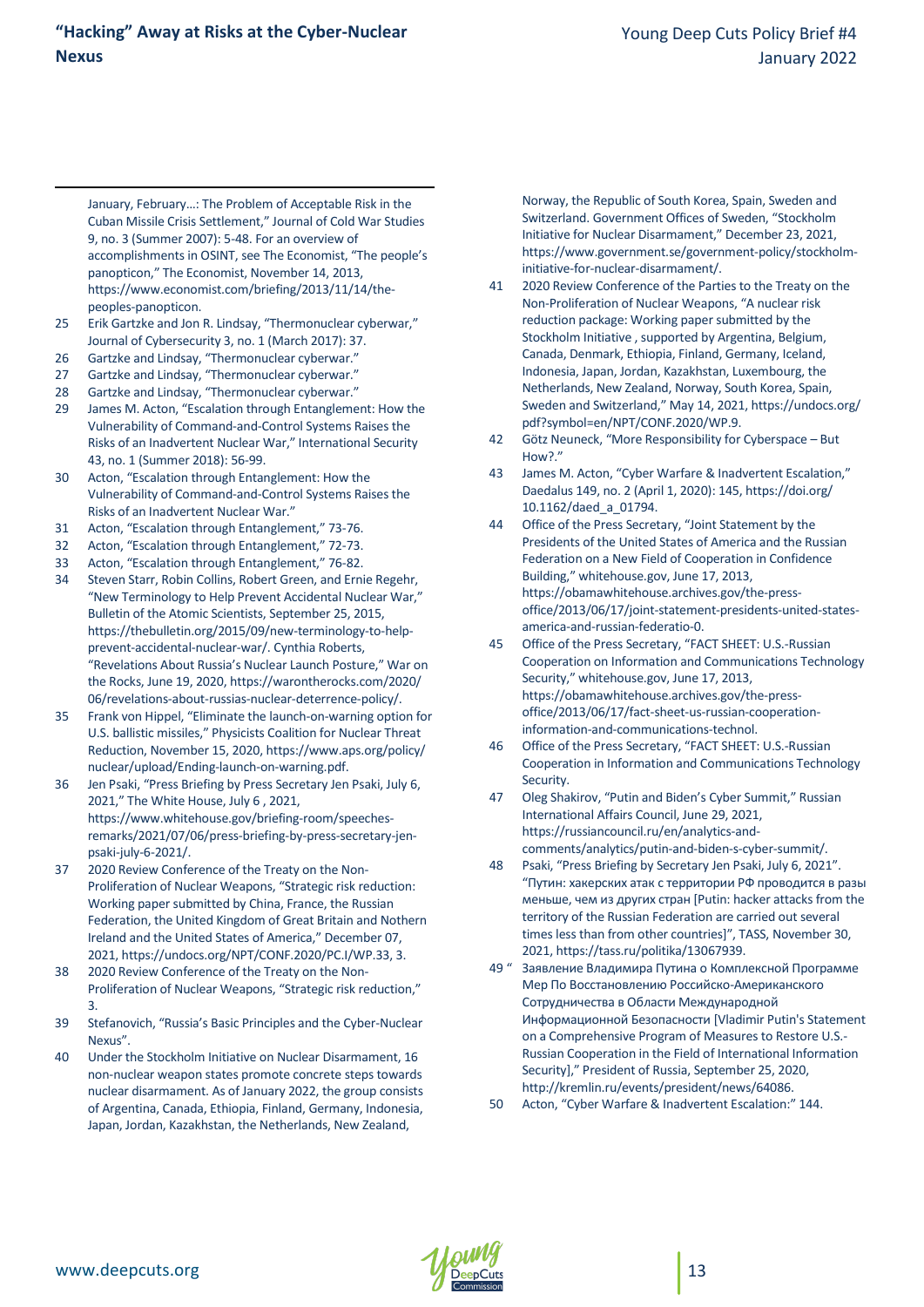- 51 Oleg Shakirov, "Importance of Russian-U.S. Resolution on Information Security," PIR Center, November 8, 2021, http://www.pircenter.org/en/blog/view/id/539.
- 52 Hans M. Kristensen and Matt Korda, "United States nuclear weapons, 2021," Bulletin of the Atomic Scientists 77, no. 1 (2021): 43-63.
- <span id="page-13-0"></span>53 Hans M. Kristensen and Matt Korda, "Russian nuclear weapons, 2021," Bulletin of the Atomic Scientists 77, no. 2  $(2021)$ : 90-108
- <span id="page-13-2"></span><span id="page-13-1"></span>54 Hans M. Kristensen and Matt Korda, "Chinese nuclear Weapons, 2021," Bulletin of the Atomic Scientists 77, no. 6 (2021): 322-323.
- <span id="page-13-4"></span><span id="page-13-3"></span>55 Global Zero Commision on Nuclear Risk Reduction, "De-Alerting and Stabilizing the World's Nuclear Force Postures," Global Zero, 2015, https://www.globalzero.org/wp-content/ uploads/2018/09/global\_zero\_commission\_on\_nuclear\_risk\_r eduction\_report\_0.pdf.
- <span id="page-13-5"></span>56 Futter, "War Games redux?".

l

<span id="page-13-13"></span><span id="page-13-12"></span><span id="page-13-11"></span><span id="page-13-10"></span><span id="page-13-9"></span><span id="page-13-8"></span><span id="page-13-7"></span><span id="page-13-6"></span>57 James a Winnefeld Jr, "A Commonsense Policy for Avoiding a Disastrous Nuclear Decision," Carnegie Endowment for

International Peace, September 10, 2019, https://carnegieendowment.org/2019/09/10/commonsensepolicy-for-avoiding-disastrous-nuclear-decision-pub-79799.

- 58 George Perkovich and Pranay Vaddi, "Proportionate Deterrence: A Model Nuclear Posture Review," Carnegie Endowment for International Peace, January 21, 2021, https://carnegieendowment.org/files/Perkovich\_Vaddi\_NPR\_f ull.pdf.
- 59 See for example Jeffrey Lewis, "Is Launch Under Attack Feasible?," Nuclear Threat Initiative, August 24, 2017, https://www.nti.org/analysis/articles/launch-under-attackfeasible/.
- <sup>60</sup> Kristensen and Korda, "Russian nuclear weapons, 2021."
- 61 Hans M. Kristensen, Matthew McKinzie, and Theodore Postol, "How US nuclear force modernization is undermining strategic stability: The burst-height compensating super-fuze," Bulletin of the Atomic Scientists, March 1, 2017, https://thebulletin.org/2017/03/how-us-nuclear-forcemodernization-is-undermining-strategic-stability-the-burstheight-compensating-super-fuze/.

<span id="page-13-15"></span><span id="page-13-14"></span>